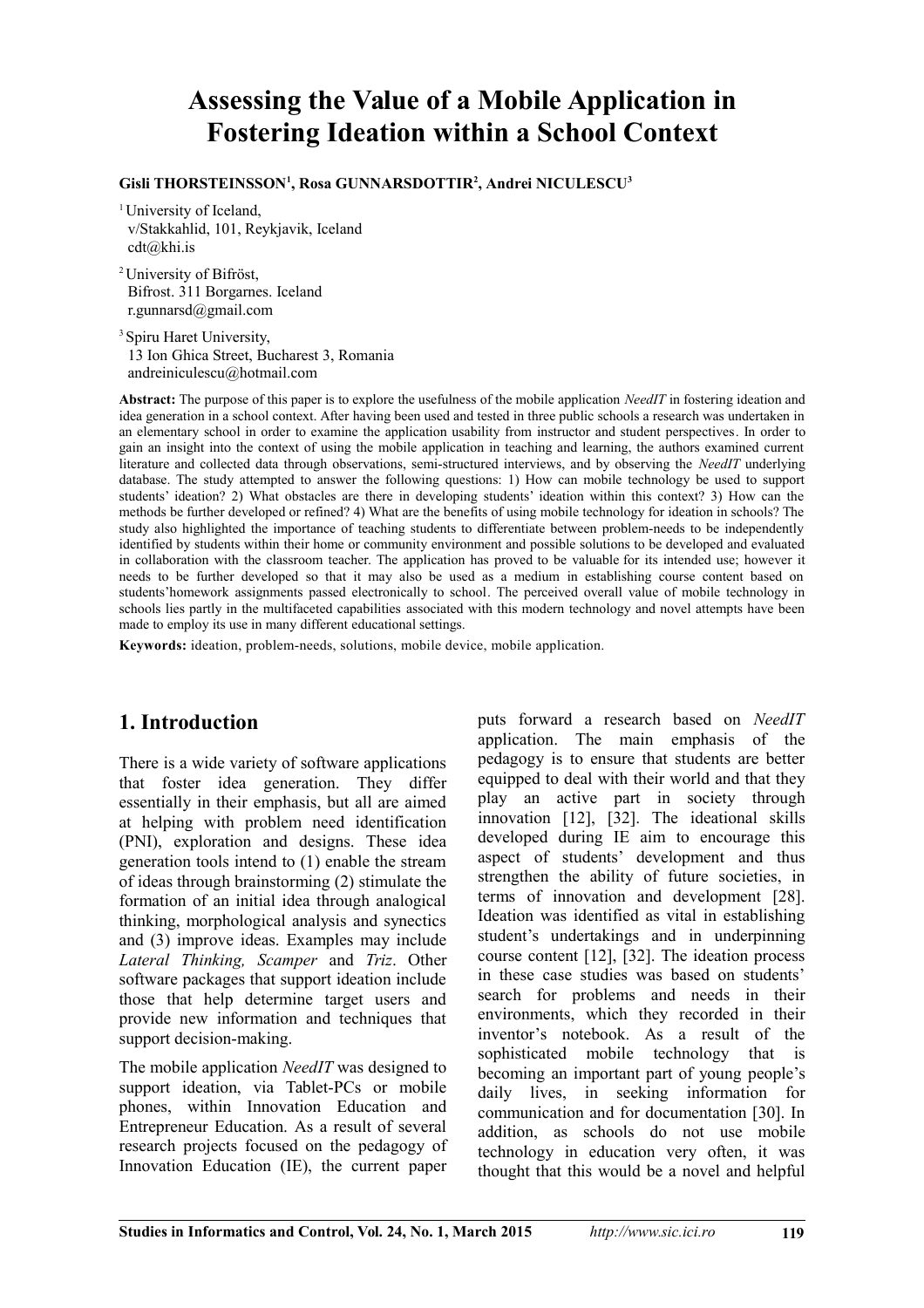method in identifying the educational value and functional capabilities of mobile applications within an educational context.

This paper examines the literature associated with ideation and mobile technology and then outlines the specific mobile application used for the enquiry. The authors then describe the research methodology and report the findings. Finally, they discuss the outcome and draw their conclusions.

## **2. Problem-Need Identification (PNI) to Underpin Ideation**

Ideation and ideation skills are central to the formation of ideas within the process of innovation. PNI is commonly incorporated in techniques for innovative thinking [14] and is thus a significant part of ideation: it may be generally defined as a method or process that goes before problem-need solving [25]. PNI played an important role in this enquiry, as the innovation process began in the students' own environment. Part of ideation is accountable to PNI and supports an individual's competencies in resolving PNs in everyday life [33]. Identifying and defining the finding of problem-needs is a significant aspect of ideation and, sometimes, PNs are remarkably difficult to deal with. Nevertheless, solutions are often obvious, once properly analysed [14], [33].

Ideation has been defined as 'the faculty or capacity of the mind for forming ideas; the exercise of this capacity; the act of the mind by which objects of sense are apprehended and retained as objects of thought' [27], [33]. In this research, students initiated ideation inside school and as homework, within their own environment. There was a focus on the identification of problem-needs, which was seen as the foundation for the generation of ideas during courses. PNI was also identified as a significant source of information, enabling the work of both students and teachers. Moreover, it allowed the teacher to establish the content of the course and understand the thoughts and undertakings of students [33].

During ideation, individuals must search for many new solutions to problems: this has been referred to as a divergent style [36]. Ideation incorporates both typical and exceptional suggestions, which may lead to the random occurrence of unusual knowledge and many

ideas. The majority of researchers support group brainstorming in backing up ideation; however, some have advised that individual brainstorming generates more active results than group work does [8], [17], [23].

### **3. Software Applications and Mobile Technology to Support School Education**

A synthesis of the related literature demonstrates that mobile technologies are capable of supporting students' engagement in ideation within the contexts of creative, cooperative, critical and communicative learning. It is also highlighted that teachers and learners use mobile technologies to support these real-world practices [15]. The literature also emphasizes how mobile technologies are beneficial in building and enhancing creative, collaborative interactions and in supporting communities of practice. [3], [22], [27], [38] asserted the benefits of mobile technology as providing students with a shared conversation space, stating 'effective learning happens when students can converse with each other by cross-examining and sharing their accounts of the world.'

There are now various software applications available that facilitate the idea-exchange process. Research studies pertaining to electronic brainstorming techniques have indicated that electronic brainstorming (EBS) groups outperform (in terms of number of ideas generated) verbal groups and the performance difference grows as the group size grows [1], [5], [6], [7], [9], [10], [26], [35].

The ability to enter ideas anonymously in electronic brainstorming may remove evaluation apprehension and production blocking: two suspected reasons for decreased idea generation in face-to-face, verbally interactive brainstorming.

Earlier research work [4], [7], [10], [24], [35] attributed the superior performance of computer-based groups to three factors [35]. First of all, computer-mediated communication allows all group members to instantaneously enter ideas, thus reducing production blocking. Secondly, as group members can simply review the ideas of others, there are lower levels of redundant submissions, relative to no interacting nominal groups. Thirdly, as group members can easily review the ideas of others,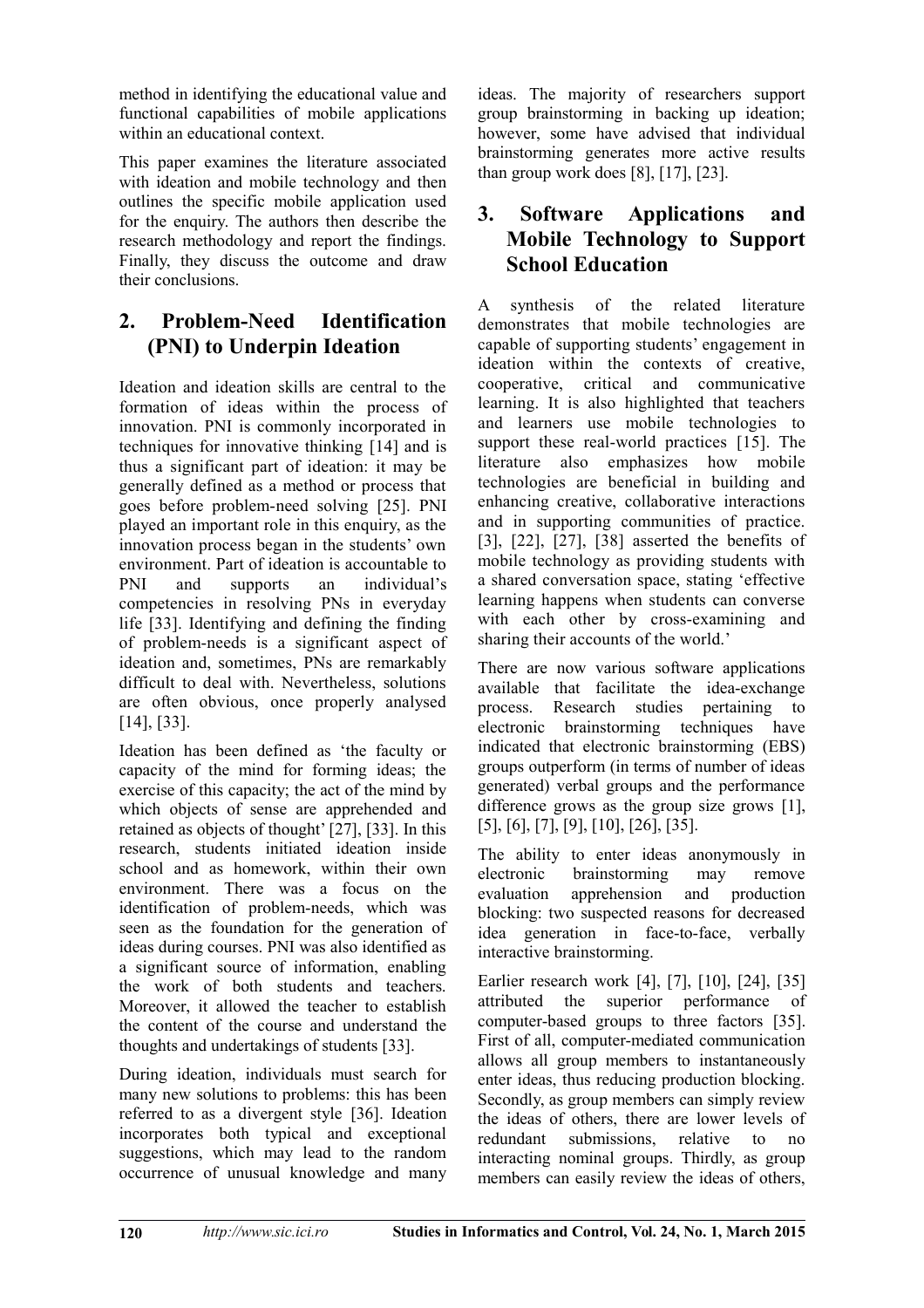there are opportunities for cognitive stimulation (i.e., synergy) and enhanced performance.

## **4. The Specific Mobile Application** *NeedIT*

The software application *NeedIT* aims at fostering ideation: it enables young students to use a mobile device such as a smartphone or an android tablet to capture images of places, items or persons that spur the notion of a need or problem that needs solving. Furthermore, it enables students to collect information regarding identified problem-needs in their environment in the form of photo images, drawings, audio recordings and text. Students can also gain support from the Internet if they require further information or if their work benefits from the use of other online software applications, in terms of documenting their ideas. *NeedIT* automatically saves the students work in an online database that is accessible at any location as the home or the school when the students want to work further with their ideas.

Allowing a mobile method of gathering images supports a broad analysis of situations and contexts at the moment of collection and allows participants to work on their ideation where and when the collection of such images takes place. This working method supports communications and enables students to seek help from adults around them.

The diagram, in Figure 1, shows the structural design of the application. An underlying on-line database retains all the students' work carried out during the ideation process. They have both registered identified problem-needs in their environment and eventually found possible solutions. Both are shown as drawings, photos and descriptions. The solutions that have been brought to realisation inside the classroom are demonstrated as photos of models and prototypes as well as written descriptions. The screen captures show the *NeedIT* interface after students have had a clear image of proper settings relating to the identified problem-need with written description. One may also figure out how students can access multiple solutions they have found to solve a certain problemneed. The work is accessible from underlying database from different locations on a mobile device or computer and can be further developed. Students' homework focused on identifying problem-needs becomes the basis of the course work at school. Here the students work with solutions via realization bringing their ideas into a material form, thus making Innovation Education be aimed at finding and developing solutions.

*NeedIT* is password protected and as such a personal storage. When the user has logged in he/she is presented with a play button that activates the camera in the device. Below is a wireframe prototype of the app as it was



**Figure 1.** The architecture of the *NeedIT* application with examples.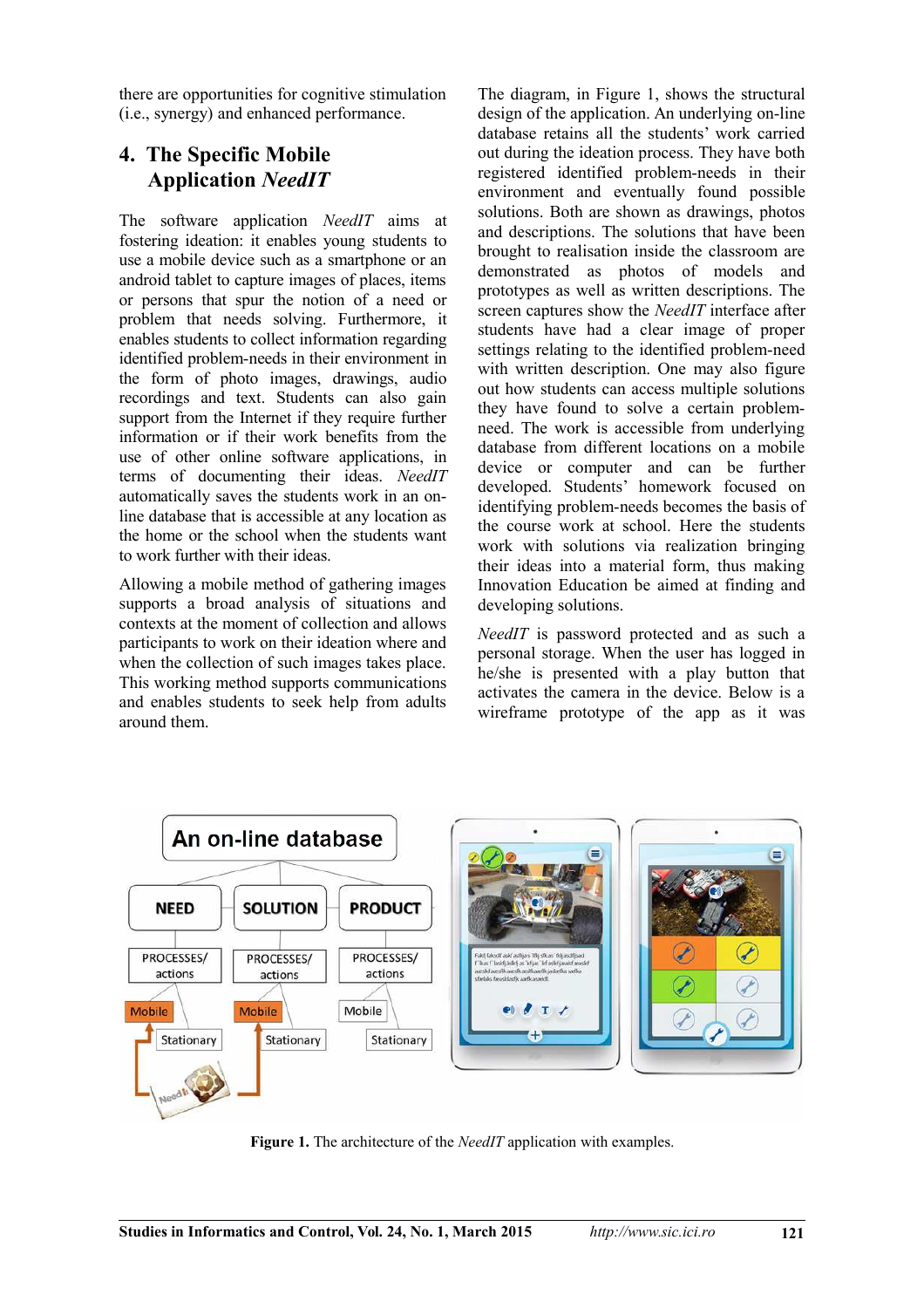designed (Figure 2). Figure 2 shows an exemplar process of what the students can do. First is to log in and then start using the camera in the device to collect and register needs. The second step is to analyse the need either by using voice recording and drawing over the picture or writing a text on it. The last step is to register and define a solution to the problem/need.

*NeedIT* is written for Android 4.4 (Kit Kat) and is featured as a way of using the camera on a device to take images of the item, place or person that spurred a question or need, (identified as a mobile action above). This is stored not on the mobile device itself but on a Cloud service that enables students to do further work using the software on their local computer (identified as stationary action above). When the image is stored, one can then draw on the image for further explanation, record a voice tag or write a short analysis of the situation or need. These images can then serve as a stimulus for brainstorming, regarding solutions and inventions further into the ideation process.

#### **5. Research Design and Methodology**

The enquiry was based on two case studies, each consisting of a one-week summer camp course. Two teachers took the lessons, while fifteen students (ages 7–13) volunteered in the first study and twelve students (ages 9–12) partook in the second case study. The participants were shown how to use the specific application on a 10-inch android tablet and were advised to document needs and problems they identified in their own environments. Students used the application both at home and during lessons: this enabled them to discuss their findings as a group and to brainstorm in order to establish the course content. The students learned to register problem-needs and solutions via text, photos, voice recordings and CAD. They subsequently worked with individual solutions and made models of their solutions.

The main aim of the research was to explore the possibilities surrounding the use of the *NeedIT* mobile application in fostering ideation among school-aged students.

The objectives were to:

- 1. monitor students' use of the application during ideation.
- 2. investigate, via current literature, the importance of the development of using mobile applications with a view to supporting ideation within a school context.
- 3. carry out an investigation, using interviews and an underlying database, in order to gain an insight into the context of the use of a mobile application in teaching and learning.
- 4. identify any barriers in using the application in the nurturing of ideation, in order to develop it further.

The research questions were:

- 1. How can mobile technology be used to support students' ideation?
- 2. What obstacles are there in developing students' ideation in this context?



- 1. Login for NeedIT/SolveIT
- 2. Analysis tools
	- Voice recording
	- $\bullet$ Drawing
	- Text writing
- 3. Solution definition

**Figure 2.** A wireframe structure of the *NeedIT* app.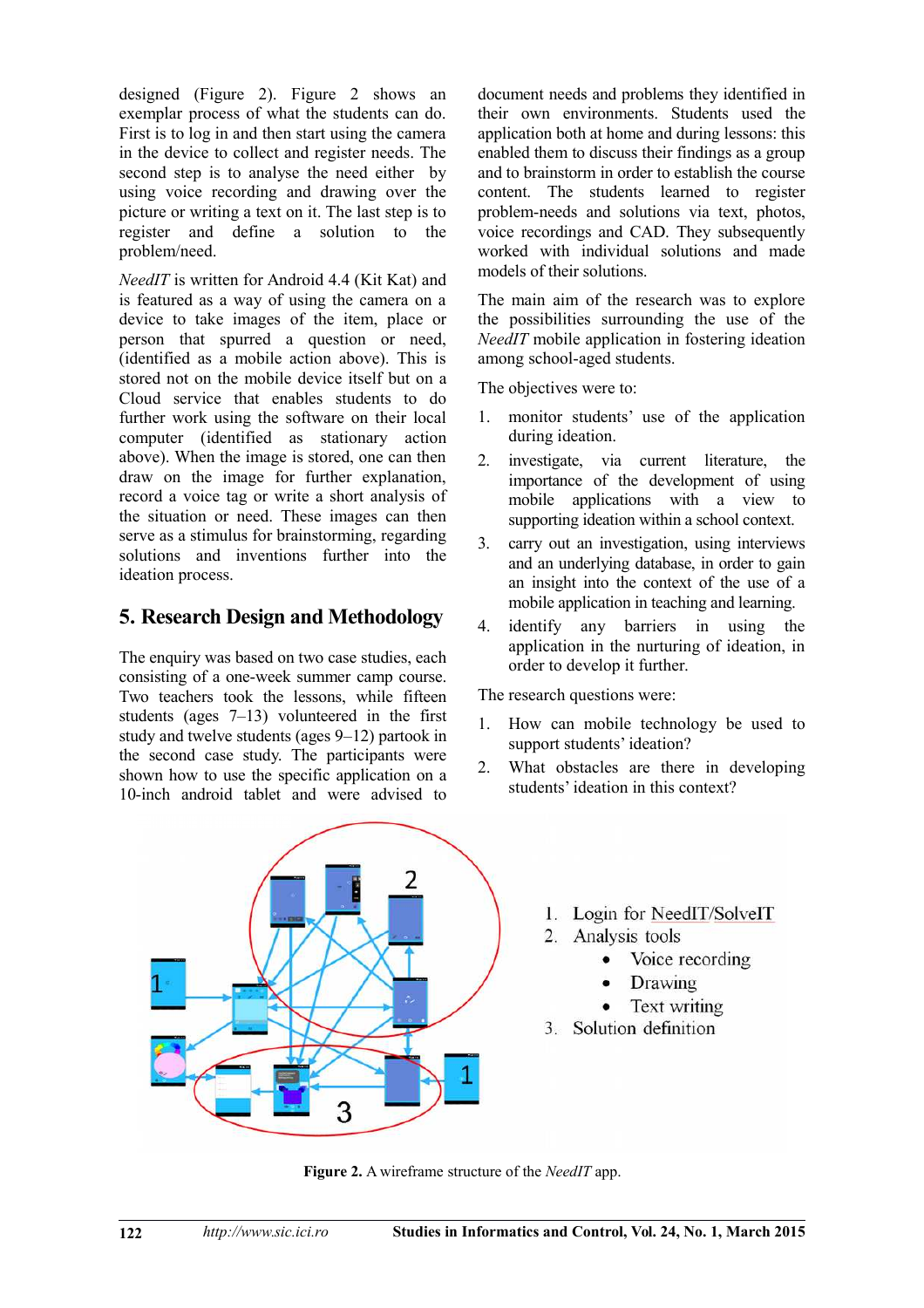- 3. How can the methods be further developed or refined?
- 4. What are the benefits of using mobile technology for ideation in schools?

The research was undertaken in three stages, using a phenomenographic approach. It aimed to interpret, examine and understand [2] students' competences in implementing *NeedIT* applications to support their ideation skills. The results of the study are presented as an account of all the imaginable ideas students had around a phenomenon.

The first stage of the research incorporated a review of students' work, through an examination of an underlying database containing their ideas. The second stage consisted of interviews with students and teachers, in order to determine further understanding of some areas of their activities. Semi-structured interviews were utilised to examine issues surrounding the students' use of the *NeedIT* software and its impact upon their coursework. The teachers kept logbooks during the courses and took photos of any activities. They also kept records of the various webbased software applications that students used to enable their ideation work.

## **6. Findings**

The following findings were established through the interviews, the data from, the application underlying database and observations (logbooks):

- The use of mobile technology can easily distract students from their learning tasks.
- The *NeedIT* app allowed students to begin the identification of problem needs and helped them to personalise their undertakings.
- NeedIT enabled students to generate the content of the course.
- The students had to be taught to differentiate between problems-needs and solutions.
- The students easily learned to use the application, largely through their own experiences.
- Internet connection provided students with the possibility of working further with solutions.
- Social media was not distracting, due to the young age of the students.
- The tablet-pc was more useful in the home context than the teachers had imagined.
- The mobile application is not creative in itself, but can support ideation.
- The *NeedIT* app was more of a distraction for the youngest students.
- The app should just be used to collect problem-needs, in the support of further work.
- Preference for a simple interface.
- There are many web-based applications on a tablet that enable students' ideation work.
- It is important to create a specific platform for developing solutions.

### **7. Discussion**

It was noted that older students became easily distracted from their course tasks when using mobile devices inside school; this could have been due to the fact that they had easy access to interesting websites and online games. The youngest students became distracted when using the tablets, which may have been a result of the novelty factor. Despite this, the use of mobile devices brings multi-channel learning support to ideation activities inside the classroom. [37] claimed that schools are no longer places where learners go to gain knowledge for use in the outside world. Moreover, he asserted that learning should take place both in the student's environment and inside school. [11] and [16] outlined the educational value of the social contexts in which learning takes place, with their research supported by [3], [22], [27] and [38] agreed with the benefits of mobile technology in supporting collaborative learning and communities of practise.

*NeedIT* was designed to help students collate problem-needs to underpin further work; consequently, in the first case study, students were asked to identify problem-needs. However, when they returned, they had documented solution on their devices. Thus, they needed to be taught to differentiate between problem-needs and solutions prior to the second case study. The PNI is the preliminary state of the ideation innovation process and *NeedIT* is aimed at underpinning students' undertakings inside the classroom. According to [14], [20] and [25] the identification and definition of problem-needs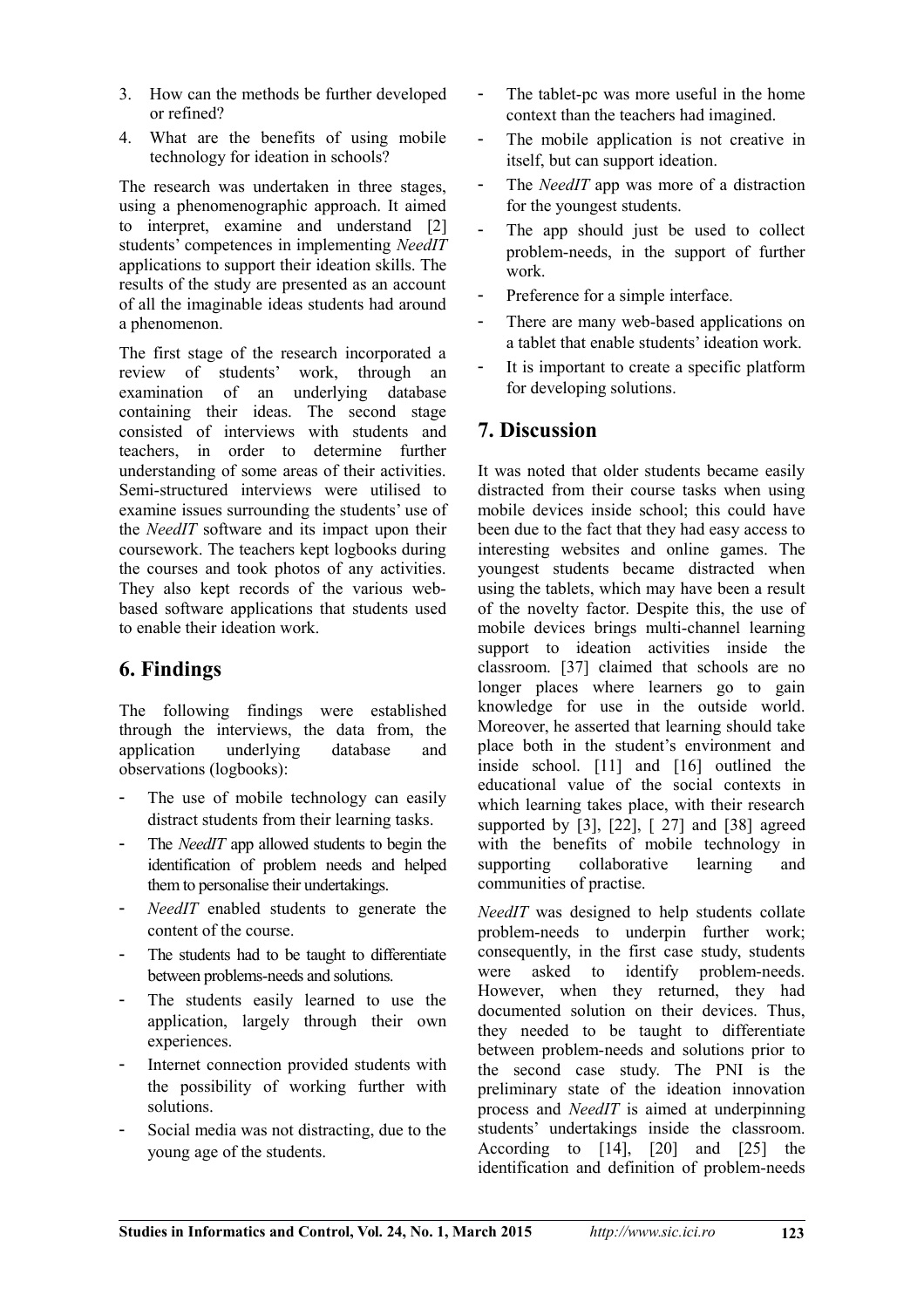is a significant step in training students to solve<br>problems find solutions and enables problems, find solutions and enables collaboration via brainstorming.

In the second case study, the *NeedIT* application assisted students in identifying problem-needs, helping them to personalise their undertakings and establish course content. However, this was dependent upon the teachers' respect for the students' autonomy and freedom to make their own choices, with regards to their projects. [12] and [34] identified social associations between students' environment and the school as vital and associated to social constructivism [9], [18], [31], [34].

Students easily learned to use the technology; however, it was noted that the first interface was too complicated for their ideation activities. Thus, the application had to be made simpler. According to Mayhew [21] userinterface design is a matter of compromise and trade-off: the interface must have powerful functionality, but it should be simple, dependable and clear. [16] informed that a well-designed interface enables learning and underlines the importance of consistency across all aspects of its design.

*NeedIT* is not creative in itself, but it supports students' ideation in general. It was more useful in the home context than the teachers had imagined, as it enabled a link between the students' environment and the school. The internet connection was a bit distracting; nonetheless, it could be used as an offline tool in getting students more focused on course tasks. [13] clearly indicated the need for setting limitations and establishing 'tech-etiquette' for the use of wireless technologies in schools, in order to avoid pupil distraction.

The provision of an Internet connection and Android tablets allowed students to further develop their solutions. Using different webbased software applications accessible from their tablet-PCs also enabled their ideation work. However, it was proved that the application was not in itself an appropriate tool in developing solutions as it was just aimed for problem-need identification. Future work will be dedicated to develop a window-based platform that will be known as InnoEdt. This application will enable students to develop solutions using different online applications in relation to Google Chrome.

## **8. Conclusion**

The use of *NeedIT* supported students in identifying problem-needs and activated their idea generation. It also helped to establish course content. However, this was dependent upon teachers supporting students' autonomy [12], [20], [25], [32], [33].

To avoid students becoming distracted by the novelty of devices and the Internet, it is important to use the application offline, in terms of identifying and recording problem-needs [14]. However, it helps to work online on a different platform when developing solutions, enabling the use of different online applications [19].

The use of modern mobile devices and *NeedIT* provides multi-channel learning support within the classroom [37] and enables learning support in the students' social contexts [8], [11], [15], [17], [23], [36].

It is important to teach students' to differentiate between problem-needs and solutions before they begin using the application for ideation. This supports their ideation activities inside the classroom and enables the teacher to establish collaboration via brainstorming [25], [36].

The research highlights the importance of designing simple but powerful tools to readily enable students' work: this will help them to learn about and utilise the technology in ideation activities [16], [21]. Programmers must also consider that applications and devices are not creative, but are aimed at supporting ideation.

The use of mobile devices in Icelandic and Romanian elementary schools is still in its infancy; thus, it is important to investigate how these devices can support the development of ideation skills in schools, both in terms of the development of the pedagogy and the technology.

### **REFERENCES**

- 1. AIKEN, M., M. RIGGS, **Using a Group Decision Support System for Creativity**. Journal of Creative Behaviour, vol. 27(1), 1993, pp. 28-35.
- 2. COHEN, L., L. MANION, K. MORRISON, **Research Methods in Education**  $(5<sup>th</sup>$  ed.) Taylor & Francis e-Library, UK, 2005.
- 3. COLLEY, J., G. STEAD, **Mobile Learning = Collaboration**. Proc. of mLearn 2004: Mobile learning anytime everywhere.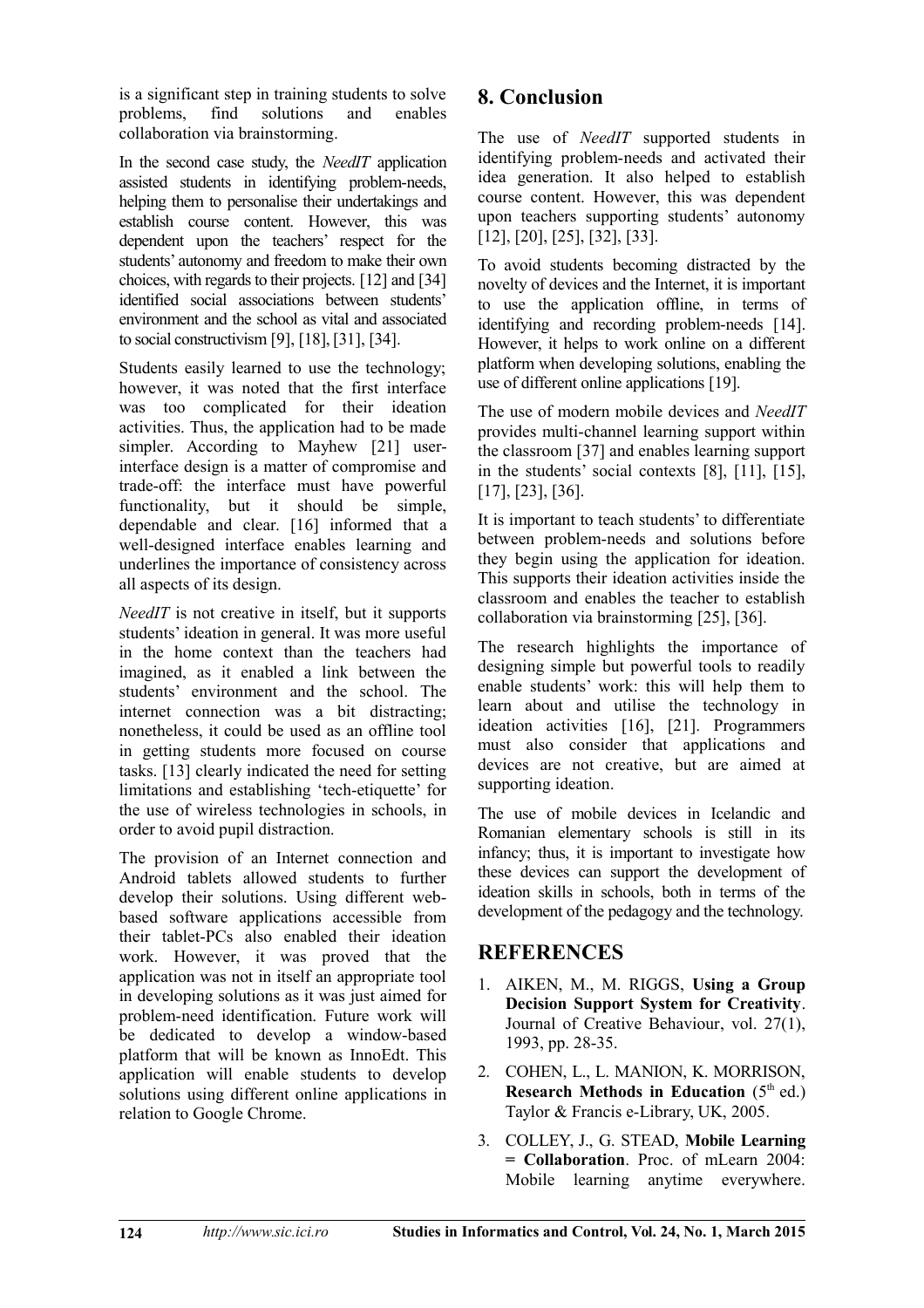London: Learning and Skills Development Agency, 2004, pp. 57-58.

- 4. CONNOLLY, T., L. M. JESSUP, J. S. VALACICH, **Effects of Anonymity and Evaluative Tone on Idea Generation in Computer-mediated Groups**. Management Science, vol. 36(6), 1990, pp. 689-703.
- 5. DE VREEDE, G. J., R. O. BRIGGS, R. REITER-PALMON, **Exploring Asynchronous Brainstorming in Large Groups: A Field Comparison of Serial and Parallel**. Subgroups. Human Factors, vol. 52(2), 2010, pp. 189-202.
- 6. DE VREEDE, G. J., G. DICKSON, **Using GSS to Design Organizational Processes and Information Systems: An Action Research Study on Collaborative Business Engineering**. Group Decision and Negotiation, vol. 9(2), 2000, pp. 161-183.
- 7. DENNIS, A. R., J. S. VALACHICH, **Computer Brainstorming: More Heads are Better Than One.** Journal of Applied Psychology, vol. 78(1), 1993, pp. 531-537.
- 8. DUGOSH, K. L., P. B. PAULUS, **Cognitive and Social Comparison Processes in Brainstorming**. Journal of Experimental Social Psychology, Vol. 41(1), 2005, pp. 313-320.
- 9. EDWARDS, A. **Researching Pedagogy: A Sociocultural Agenda**. Pedagogy, Culture and Society, vol. 9(2), 2001, pp. 161-186.
- 10. GALLUPE, R. B., W. H. COOPER, M. GRISÉ, L. M. BASTIANUTTI, **Blocking Electronic Brainstorms**. J. of Applied Psychology, vol. 79(1), 1994, pp. 77-86.
- 11. GREDLER, M. E. **Learning and Instruction: Theory into Practice** (3<sup>rd</sup> ed). NJ: Prentice-Hall, 1997.
- 12. GUNNARSDOTTIR, R., **Research in Innovation Education: Socio-Cultural Methods for Research and Analysis for Defining Educational Phenomenon**. Visions on Sloyd and Sloyd Education. Techno Series: Research in Sloyd Education and crafts science B, vol. 10(1), 2001, pp. 65-104.
- 13. HEMBROOKE, H., G. GAY, **The Laptop and the Lecture: The Effects of Multitasking in Learning Environments.** Journal of Computing in Higher Education. vol. 15(1), 2003.
- 14. HILEY, A., A. COLLIS, J. A. WILSON, **Through the Wardrobe: a Generic Platform to Foster the Evolution of Creative Problem-solving Skills**. International Conference on Creativity or Conformity: Building Cultures of Creativity in Higher Education, Cardiff, Wales, UK, 2007.
- 15. JACKSON, R., J. KARP, E. PATRICK, A. **Constructivism Vignette**. Retrieved (21 Jan. 2015) from http://projects.coe.uga.edu/epltt/index.php? title=Social\_Constructivism.
- 16. KHAN, K., ZULAIKA, Z. ALI, N. PHILIP, G. DEANE, A. SAHAI, **An Intelligent Water Droplet-based Evaluation of Health Oriented Distance Learning**. Journal of Advances in Information Technology, vol. 4(2), 2013, pp. 91-100.
- 17. LAREY, T. S., P. B. PAULUS, **Group Preference and Convergent Tendencies in Small Groups: A Content Analysis of Group Brainstorming Performance**. Creativity Research Journal, vol. 12, No. 3, 1999, pp. 175-185.
- 18. LEHTONEN, M., T. PAGE, G.<br>THORSTEINSSON. Simulations and THORSTEINSSON, **Simulations and Virtual Realities as Modern Tools in Technology Education: Looking for Proper Pedagogical Models, in Multidisciplinary Approaches to Learning**. Helsinki University Press, 2005.
- 19. LOVELESS, A., **Literature Review in Creativity, New Technologies and Learning**. Report 4: A report for NESTA Futurelab. Retrieved (20 Jan. 2015) from http://www.nestafuturelab.org/research/revi ews/cr01.htm.
- 20. LUCKIN, R., J. AKASS, J. COOK, P. DAY, N. ECCLESFIELD, F. GARNETT, M. GOULD, T. HAMILTON, A. WHITWORTH, A. **Learner-Generated Contexts: Sustainable Learning Pathways Through Open Content.** OpenLearn 2007 - Researching Open Content in Education, Milton Keynes: Open University, 2007, pp. 30-31.
- 21. MAYHEW, D. J. **The Usability Engineering Lifecycle: a Practioner's Handbook for User Interface Design**. Morgan Kaufmann Publishers, San Francisco, 1999.